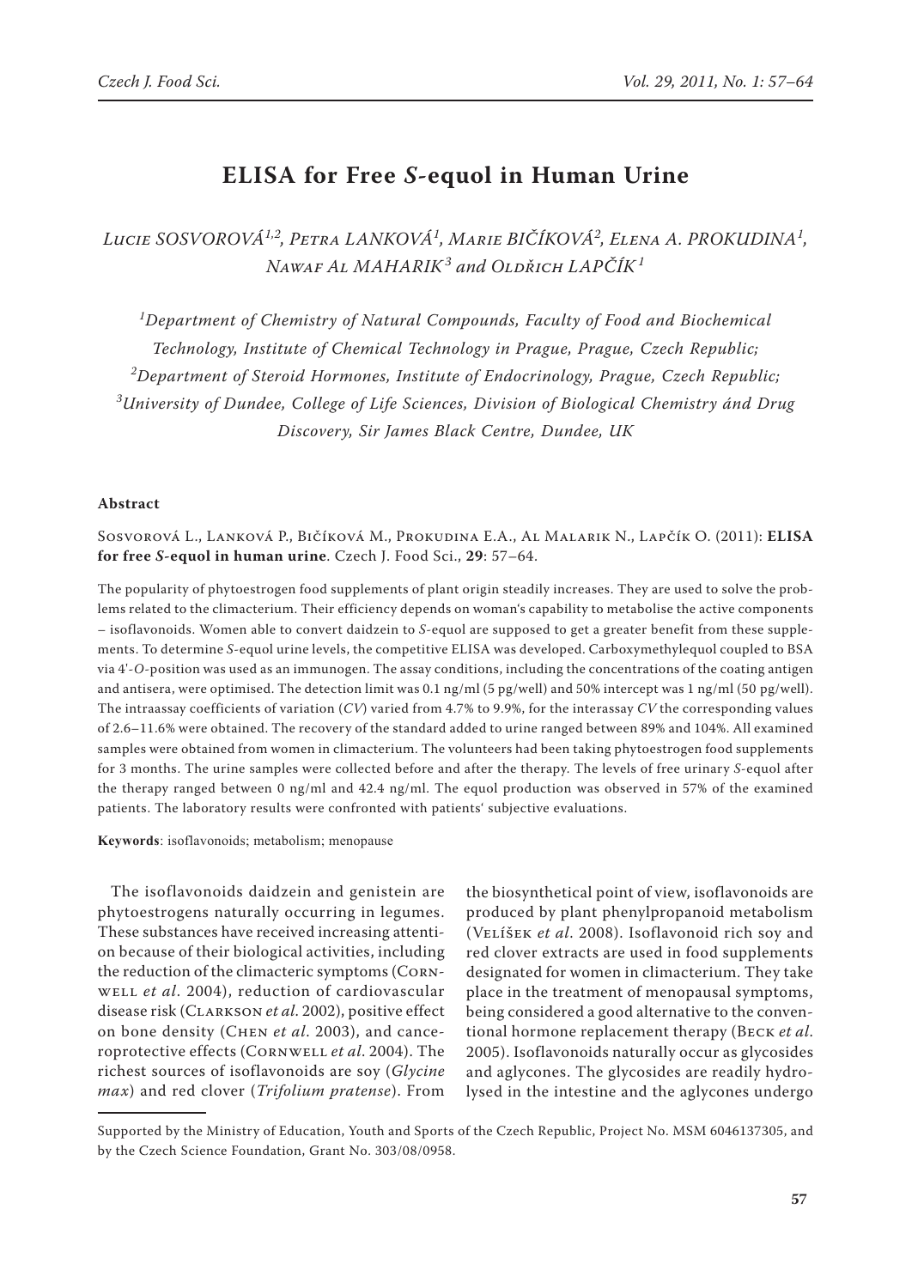further metabolic modifications (Cornwell *et al*. 2004). Part of them are conjugated to glucuronates and sulfates in the liver. Free isoflavonoids undergo intestinal biotransformations, including dehydroxylation, reduction, C-ring cleavage, and demethylation (SETCHELL et al. 2002). All these transformations take place distally, presumably in the colon. The most important transformation is the metabolic conversion of daidzein via dihydrodaidzein to equol or *O-*desmethylangolensin by the action of the intestinal microflora (Joannou *et al*. 1995). Equol is the most active phytoestrogen in contrast to *O-*desmethylangolensin, whose estrogenic activity is rather low (Axelson *et al*. 1982). Marrian and Haslewood (1932 ) first isolated equol as a contaminant during the hydroxyestrin isolation from a mare's in-foal urine. In human urine, equol was first identified by Axelson *et al*. (1982). The estrogenic activity of equol can be explained by its structural similarity to 17-β-estradiol (Sathyamoorthy & Wang 1997), enabling its binding to the estrogen receptors (Figure 1). The published reports indicate that only about 30–60% of humans are able to produce equol from daidzein (Setchell *et al*. 1984, 2003; Lampe *et al*. 1998; Rowland *et al*. 2000). This observation has led to the terminology of being an "equol producer" or "equol non-producer" (SETCHELL *et al.* 2002). Intensive research has been performed in order to identify the equol-producing bacteria. Recently two genera of such bacteria have been recognised





S-equol



 $O$ -desmethylangolensin

in human intestinal microbiota, i.e. – *Eggerthella*  sp*.* and *Adlercreutzia equolifaciens* (Maruo *et al*. 2008; Yokoyama & Suzuki 2008), and a new strain *Asaccharobacter celatus* has been discovered in rat intestine (Thaworkuno *et al*. 2009). Equol is a chiral compound with two enantiomeric forms, i.e. *R-* and *S-*equols. Out of them, only *S*-equol is produced by the intestinal microflora (SETCHELL *et al*. 2005). Muthyala *et al*. (2004) demonstrated that the binding affinity of *S-*equol to estrogen receptor β is 13 times higher than that of *R-*equol and, moreover, that *S-*equol has a much higher estrogenic activity than the other isomer. On the other hand, *R-*equol showed a 4 times higher preference for binding to estrogen receptor  $\alpha$  than *S-*equol. It has been proved that almost 50% of equol circulates in the free form. This is substantially higher than the proportions of free daidzein (18.7%) or estradiol (4.6%). As only the unbound fraction is available for the receptor occupancy, this may be responsible for the higher estrogenic potency of equol (Nagel *et al*. 1998).

The analytical methods usually employed for the determination of *S*-equol are HPLC-MS or GC-MS (SETCHELL et al. 2005). Racemic equol can be determined by ELISA employing an equol hapten with spacer arm on the oxygen atom at the C7 position (Bennetau-Pelissero *et al*. 2000). Another metod developed to determine racemic equol is TR-FIA (time-resolved fluoroimmunoassay) method (Brouwers *et al*. 2003). This





 $17$ - $\beta$ -estradiol

Figure 1. Structures of phytoestrogens and 17-β-estradiol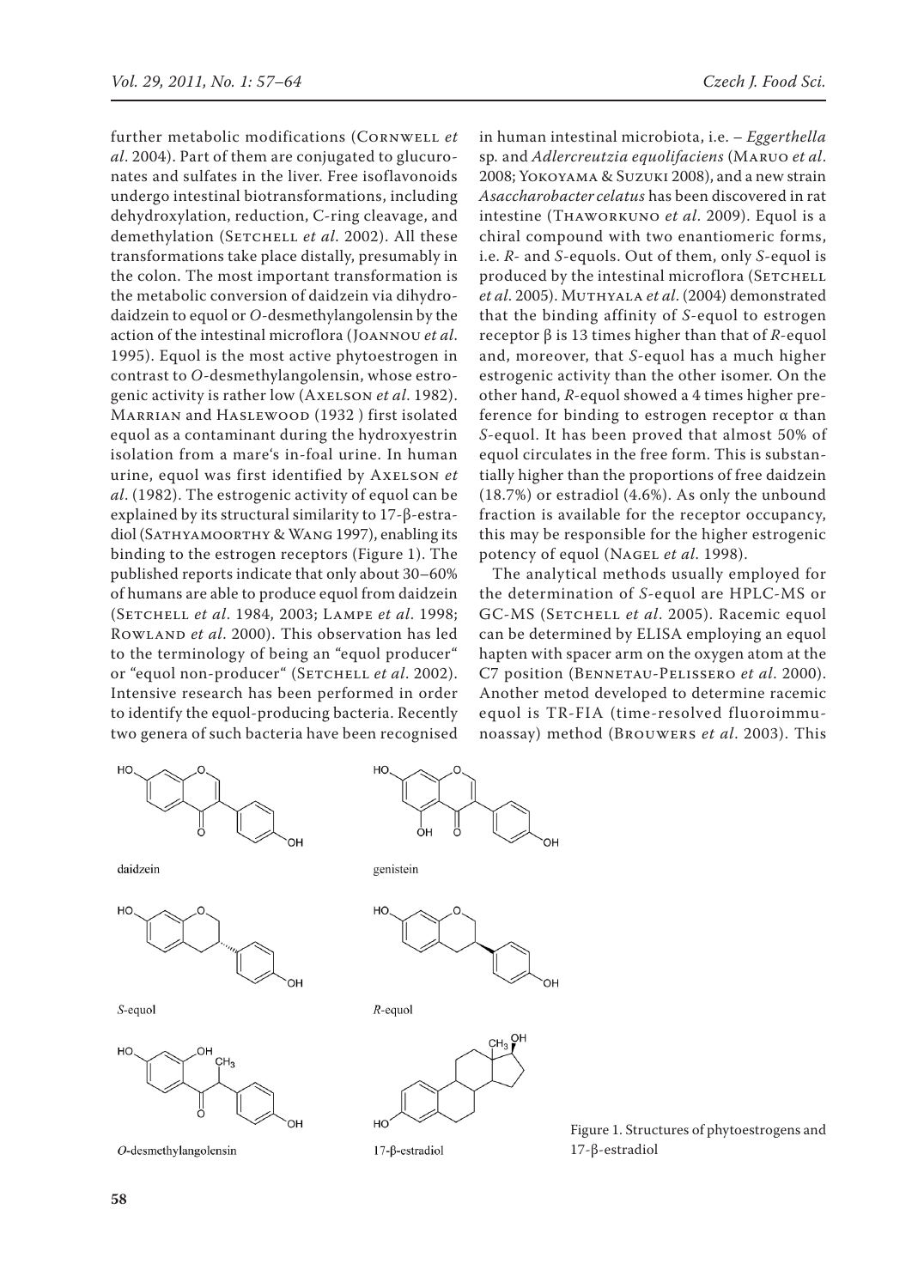method displays comparable sensitivity, but the sample preparation is more difficult and the assay formate less disposable.

In the present study, we report a new ELISA method for the estimation of *S-*equol in human urine. ELISA is one of the most convenient analytical methods and is applicable in the majority of laboratories. The sensitivity of our method is higher, the preparation of the samples is easier, and the costs are much lower in comparison with the chromatographic methods.

# **MATERIAL AND METHODS**

*Chemicals*. Tetramethylbenzidine (TMB), dimethylsulfoxid, hydrogen peroxide, gelatin from porcine skin, citrate-phosphate buffer tablettes, Tween 20, bovine serum albumine (BSA), ovalbumine (OVA), equol, *N,N*'*-*dicyclohexylcarbodiimide (DCC), and *N-*hydroxysuccinimid (NHS) were purchased from Sigma (St. Louis, USA). The peroxidase labelled swine antibody against rabbit antibody (SwaR/Px) was from Sevapharma a.s. (Prague, Czech Republic). The microtitration plates COSTAR (cat. Nr.: 9018) were supplied by Corning Incorporated (New York, USA). Diethyl ether and methanol were from Merck AG (Darmstadt, Germany). *S-*equol and *R-*equol were from Cayman Chemical Company (Michigan, USA). 4'-*O-*Ethoxymethyldaidzein was prepared as described elsewhere (Al Maharik *et al*. 1999).

*Synthesis of 4'-O***-***carboxymethylequol*.4'-*O-*Ethoxymethyldaidzein was reduced by palladised charcoal and hydrogen gas in ethanol in a hydrogenation apparatus. The hydrolysis of the corresponding ethyl ester (4'-*O-*ethoxycarbonylmethyl-equol) with 10% KOH in aqueous methanol provided the desired 4'-*O-*carboxymethylequol in a good yield (Brouwers *et al*. 2003). Racemic equol was used for the synthesis of equol conjugates, because of nonavailibility of *S-*equol at that time.

*Immunogen synthesis and immunisation*. The immunogen was synthesised in a reverse micellar system, originally developed for the steroid immunogen synthesis by Yatsimirskaya *et al*. (1993), with minor modifications. Ten milligrams of 4'- *O-*carboxymethylequol was left to react overnight with DCC and NHS (molar ratio 3:4:5) in anhydrous dimethylformamide at room temperature. The reaction mixture was centrifuged in order to remove the crystals of dicyclohexylurea. The supernatant

was used for conjugation with BSA for immunogen and with OVA for immobilised antigen synthesis. The starting molar ratio equol:protein was 50:1. Protein was dissolved in 0.01 mol/l sodium-bicarbonate buffer pH 8.5. This solution was added dropwise to dioctylsulfosuccinate in octane under continuous stirring to form the reverse micellar phase. After the mixture became transparent, the dimethylformamide solution of the active intermediate, formed from 4'-*O-*carboxymethylequol, was added. This mixture was stirred for 24 h at room temperature. The equol-protein conjugate was isolated from the mixture by precipitation with cold acetone and centrifuged once again. The sediment was dissolved in distilled water, filtered through a 0.22 µm Millipore filter, and lyophilised. The rabbits were immunised and the sera were collected using a standard procedure (Brouwers *et al*. 2003).

*ELISA of S***-***equol*. The assay was performed using an indirect competitive format with immobilised antigen. First, the equol-OVA conjugate was immobilised on the wells of the microtitration plate. The stock solution was diluted with carbonate-bicarbonate buffer (0.05 mol/l, pH 9.6) and dosed to the wells of the microtitration plate in the amount of 100 µl/well. The plate was incubated overnight at 4°C. All wells were rinsed four times with 300 µl/well PBS-Tween (0.01 mol/l phosphate buffer, pH 7.4; 0.05% Tween 20) after the incubation. After that, the wells were saturated with 100 µl of 1% water solution of gelatine, in order to saturate the remaining binding places. The plate was incubated for 30 min on an ELISA shaker and rinsed four times with 300 µl/well of PBS-Tween. The calibration curves were constructed by means of serial dilutions of the standards in water starting from 312.5 ng/ml. The samples and standards were added in the amount of 50 µl/well and then the primary antibody was added in the same volume. Each plate was incubated for 1.5 h at room temperature on an ELISA shaker. The plates were rinsed four times with 300 µl/well PBS-Tween. The quantification of the captured primary antibody was performed with a peroxidase labelled secondary antibody (100 µl SwaR/Px/well diluted 1:4000 in PBS-Tween). After one hour incubation, the plates were rinsed four times with 300 µl/well PBS-Tween. To measure the peroxidase activity, 100 µl/well of the substrate solution containing  $0.02\%$  H<sub>2</sub>O<sub>2</sub> and 0.01% TMB in citrate-phosphate buffer (0.1 mol/l, pH 5.0) were added. The reaction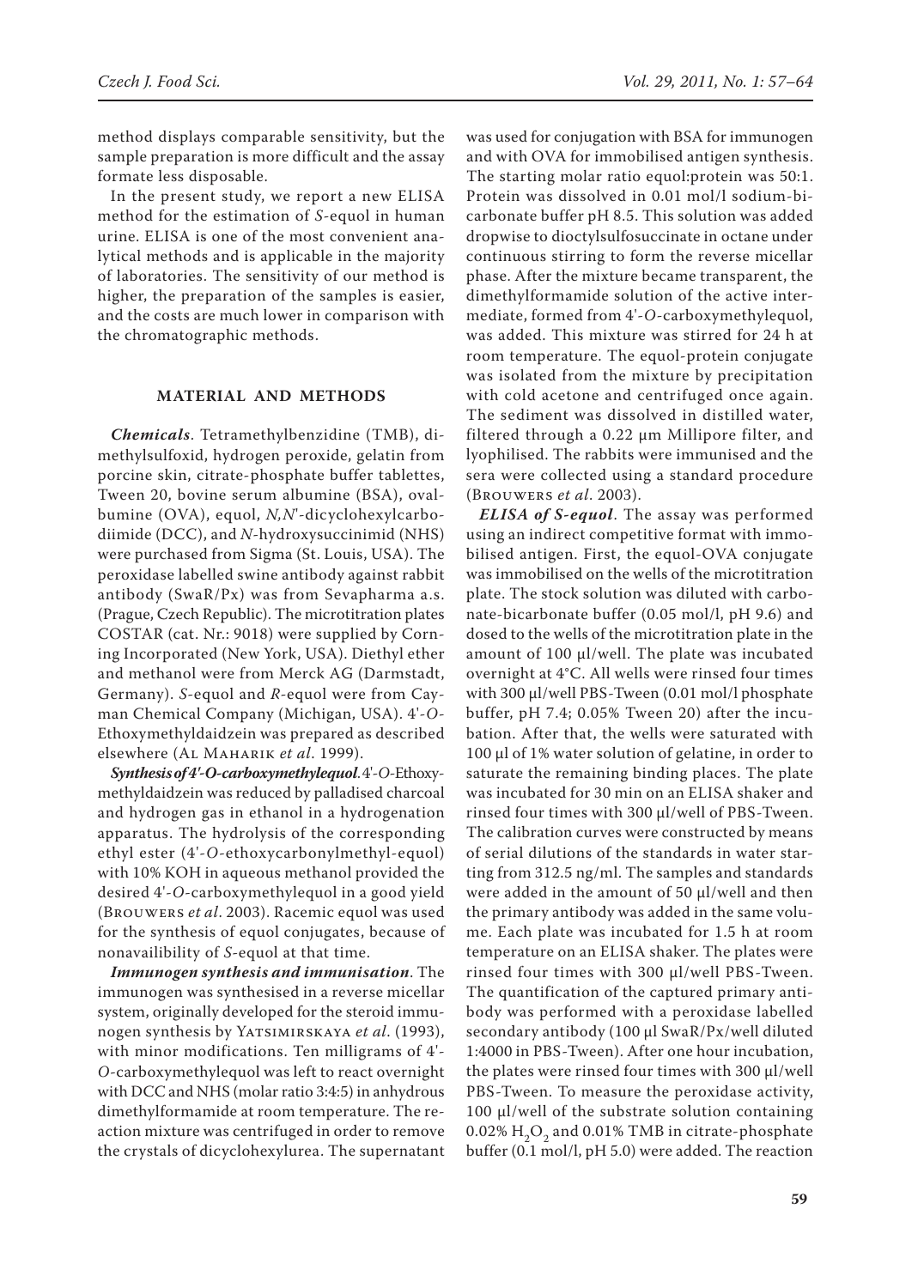took place at room temperature for 10 min and was stopped with 50  $\mu$ l/well of H<sub>2</sub>SO<sub>4</sub>  $\times$  2 mol/l. The absorbance was read at 450 nm on DSX System from Thermo Labsystems.

The calibration curve was created as the dependence of absorbance on the logarithm of antigen concentration (pg/well) (Vítková *et al*. 2004).

The cross-reactions were calculated as a percentage using the equation:

$$
CR(AG2) = \frac{I_{50} (AG1)}{I_{50} (AG2)} \times 100 \text{ (*)}
$$

where:

- $I_{\rm 50}$ ( $AG1$ )  $50\%$  intercept of the calibration curve obtained for the corresponding immunogen
- $I_{\rm 50}$ (*AG*2) 50% intercept of the calibration curve of the cross-reacting antigen

*Effect of sample matrix*. Standard curves were prepared in 1%, 5%, and 20% urine and compared with the calibration curves diluted in water in order to test the effect of the sample matrix. Therefore, the curves diluted with 5% and 20% urine were shifted. To overcome this problem, the extraction of the analyte into diethyl ether was chosen.

*Sample extraction*. 250 µl of urine was diluted with 250 µl of water and extracted with 1 ml of diethyl ether. The water phase was frozen in solid carbon dioxide and the ether phase was transferred into a glass tube. The solvent was evaporated and the dry residue was dissolved in 1 ml of 0.01M PBS (0.01 mol/l phosphate buffer, pH 7.4), thus 200 µl of the solution corresponded to 50 µl of the sample. The standard curve prepared in the same assay buffer was processed in the same way as the samples. For the HPLC-MS, 1 ml of urine was extracted with 2 ml of diethyl ether. The water phase was frozen in solid carbon dioxide and the ether phase was transfered into a glass tube. The solvent was evaporated and the dry residue was dissolved in 50 µl of methanol-water (40:60), 50 µl of the solution thus corresponded to 1 ml of the sample.

*Determination of S***-***equol by HPLC-MS*. The HPLC-MS system consisted of an Hewlett Packard HP/Agilent Technologies (USA) 1100 HPLC series and an HP Mass selective detector (G1946A) and was controlled by ChemStation software (revision A 07.01). A LiChroCART® 125-4 mm Purospher® STAR RP-18 endcaped (5 µm) HPLC-Cartridge was used as the column (Merck, Darmstadt, Germany). The mobile phases were 40% methanol (solvent

A) and 100% methanol (solvent B) both containing 0.5% acetic acid. The following gradient was employed (all steps linear): 0 min 100:0 (A:B); 5 min 80:20; 15 min 55:45; 20 min 0:100; 23 min 0:100; 27 min 100:00, and at 27 min stop followed by 3 min post-run. The flow-rate was 0.8 ml/min, the temperature of the column thermostate was set at 25°C and the injection volume was 10 µl. The mass spectrometer was operated in the positive ESI mode and the nebuliser gas pressure was 60 psi. The drying gas was used at a flow-rate of 12 l/min and temperature of 300°C, and the capillary voltage was 3.5 kV. *S-*equol was identified by comparing its retention time  $(t_R)$  and molecular ion  $[M+H]^+$ with those of the standard. The detection limit for equol was with this method  $0.01 \mu$ g for 10  $\mu$ l injection. The detection limit was calculated based on the three times the signal-to-noise ratios.

*Subjects*. Morning urine samples were obtained from 28 patients of the Institute of Endocrinology in Prague. The samples were frozen and stored at –18°C. All subjects were in menopause and their serum levels of LH, FSH, and estradiol were in accordance with the menopausal status. All volunteers had common dietary habits and agreed to take commercial phytoestrogen food supplements designated for women in climacterium. The supplements were based on the extracts from red clover or soy and each pill contained 40 mg of isoflavonoids. The volunteers took one pill twice a day for three months. Morning urine samples were collected before and after 3 months of therapy. Written informed consent was obtained from all subjects.

## **RESULTS AND DISCUSSION**

### **Immunoassay optimisation**

First, in this experimental study, the reagents concentrations were preliminary optimised to satisfy the following assay criteria: good sensitivity, minimum immunoreagent consumption, and sufficient chromatic signal. Several amounts of the equol-OVA conjugate immobilised on the wells of the microtitration plate  $(0.01-0.25 \,\mu\text{g/ml})$  against different amounts of primary antibody  $(3-80 \mu g/ml)$ were investigated in the assays of standard solutions containing *S*-equol at concentrations of 0, 0.1, 0.5, 2.5, 12.5, 62.5, and 312.5 ng/ml, respectively. Subsequently, some other factors affecting the assay performance were also evaluated as follows: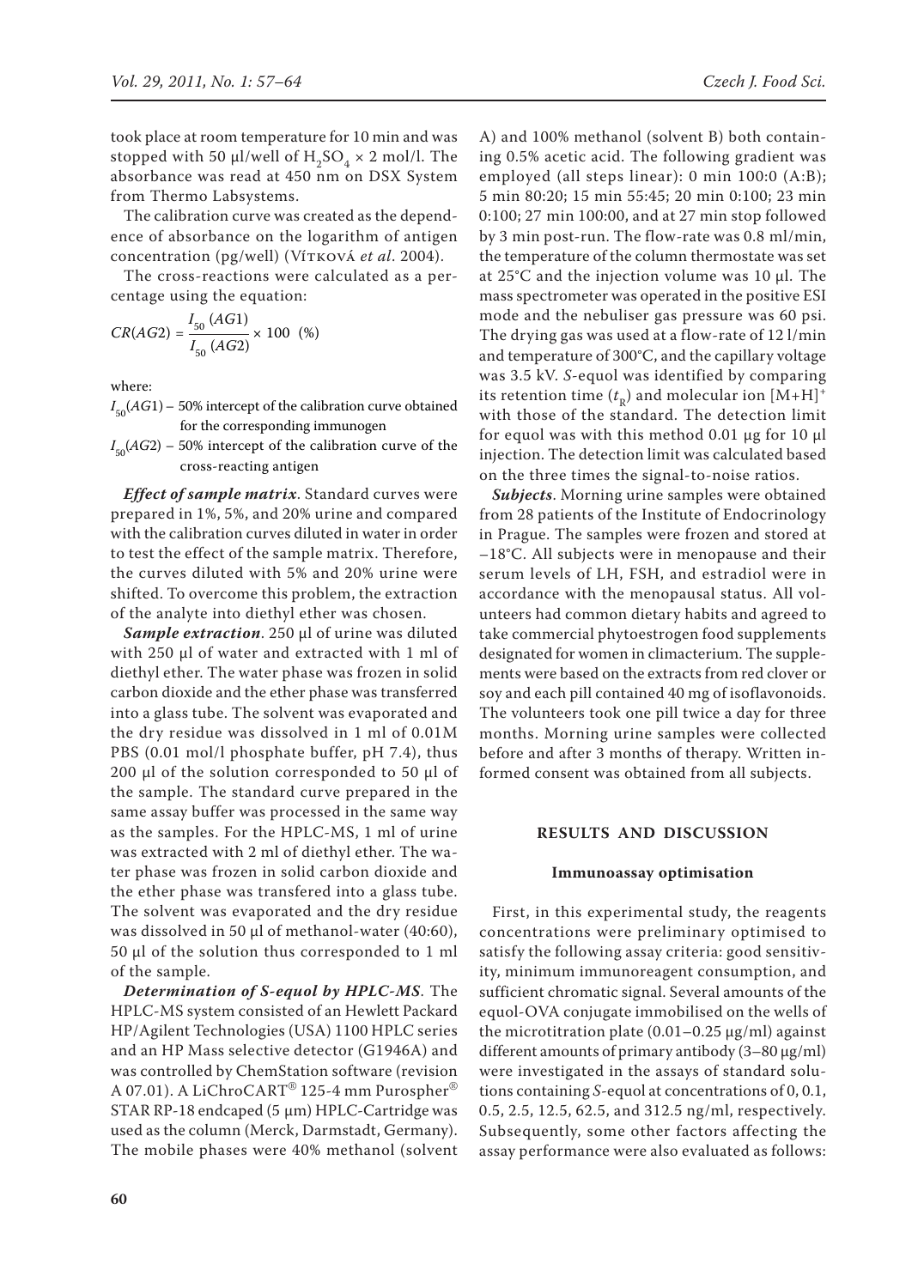the type of microtitration plate, the type of assay buffer, the incubation time, and the incubation temperature. Moreover, additives such as BSA (0.1%), gelatine (0.1%), and their combinations with and without the surfactant Tween 20 (0.05%), were tested to improve further the assay performance. Optimised conditions were chosen by means of the spectrofotometrical evaluation of the microtitration plates as a compromise between sufficient chromatic signal, minimum reagent consumption, and good assay sensitivity (50% intercept – *I* 50, detection limit). All these conditions were optimal at the antibody concentration of 8 µg/ml and conjugate concentration of 0.1 µg/ml.

## **Reliability of the assay and parameters of calibration**

The detection limit for *S-*equol was 0.1 ng/ml (5 pg/well) and 50% intercept was 1 ng/ml (50 pg per well). Five urine samples were analysed in 5 days for the determination of intra- and interassay coefficients of variation. The intraassay coefficients of variation, determined from sixplicate parallel analyse, varied from 4.7% to 9.9% (Table 1). For the interassay coefficients of variation (Table 1), the corresponding values 2.6–11.6% were obtained.



Figure 2. Standard curves for *S*-equol and *R*-equol. Sensitivity of the ELISA to *S*-equol is more than five times higher than to *R*-equol

| Sample | Intraassay |       | Interassay |       |
|--------|------------|-------|------------|-------|
|        | (ng/ml)    | CV(%) | (ng/ml)    | CV(%) |
| 5B     | 55.1       | 4.7   | 45.9       | 11.6  |
| 4B     | 32.4       | 9.9   | 28.0       | 2.6   |
| 11     | 19.2       | 4.6   | 16.8       | 6.5   |
| 32B    | 3.1        | 5.0   | 3.4        | 10.8  |
| 29B    | 0.8        | 6.9   | 0.9        | 5.3   |

Table 1. Intraassay and interassay coefficients of variation of *S*-equol

The recovery of the standard added to urine ranged from 89% to 104%.

## **Specificity of the antiserum**

Cross-reactivities of the selected isoflavonoids, flavonoids and steroid hormones are summarised in Table 2. As expected, the antiserum reacted with both equol enantiomers. However, its sensitivity to *S*-equol was more than five times higher (Figure 2).

#### **Free** *S-***equol levels in urine**

The average basal concentration of free *S-*equol in the urine of 28 patients ranged from zero to 0.4 ng/ml (in average 0.12 ng/ml). The distribution of basal levels is shown in Figure 3. After 3 months of phytoestrogen therapy, *S-*equol levels ranged from zero to 42.4 ng/ml (in average 6.25). Sixteen out of the 28 women (57%) had free *S-*equol urine levels higher than 1 ng/ml. These subjects were considered to produce *S-*equol. This level was es-



Figure 3. Frequency distribution of free ether extractable *S*-equol urine levels (n.d. = not detectable)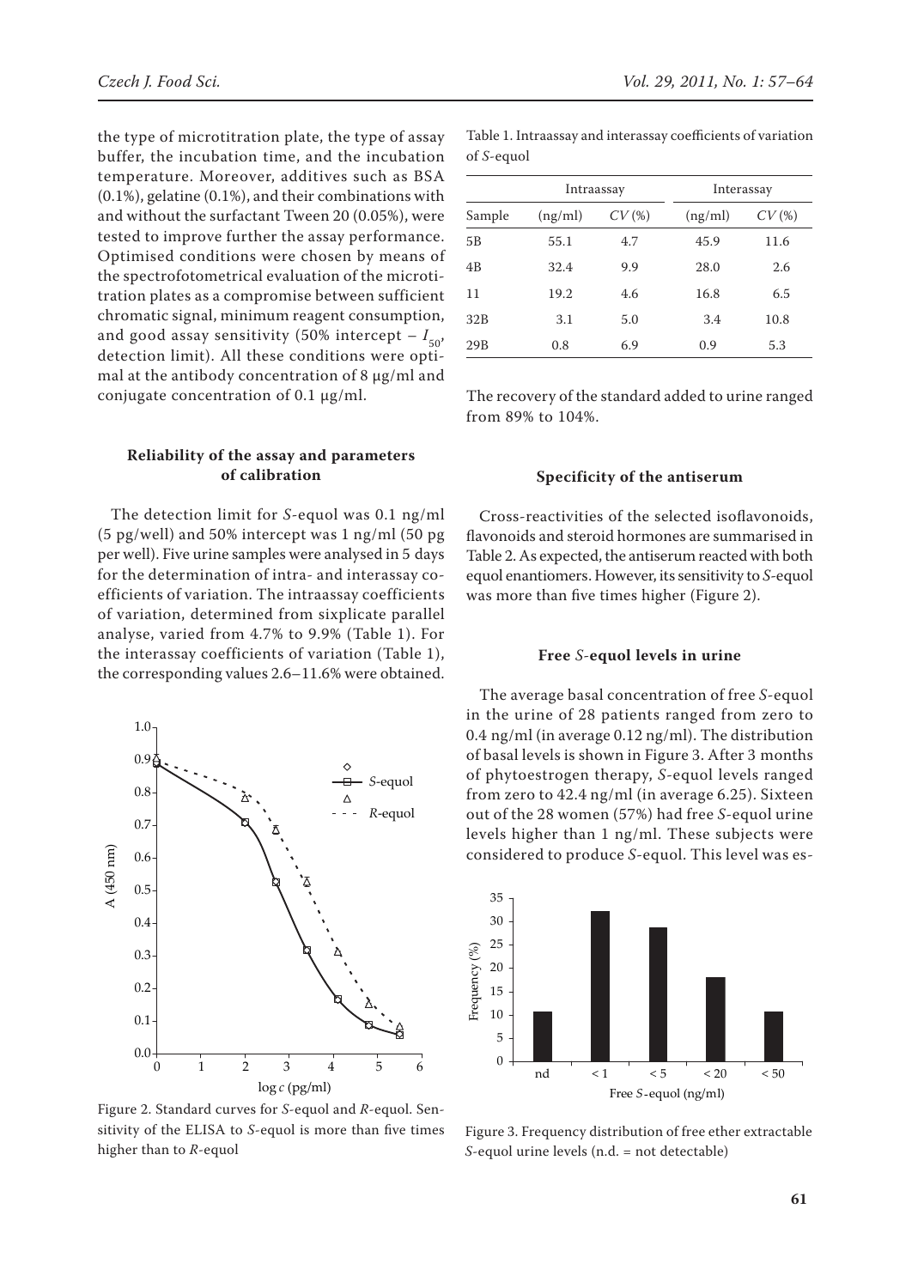| Compound                      | Cross-reactivity (%) |
|-------------------------------|----------------------|
| S-equol                       | 100.00               |
| $R$ -equol                    | 17.50                |
| 7,3',4'-trihydroxyisoflavone  | 0.11                 |
| 6,7,4'-trihydroxyisoflavone   | 0.05                 |
| 7,4'-dimethoxyisoflavone      | 0.10                 |
| 5,7,4'-trimethoxyisoflavone   | 0.03                 |
| 7-hydroxyisoflavone           | 0.06                 |
| 5-OH,7,4'-dimethoxyisoflavone | < 0.01               |
| Coumestrol                    | < 0.01               |
| Glycitein                     | 0.14                 |
| Daidzein                      | 0.10                 |
| Dihydrodaidzein               | 0.04                 |
| O-demethylangolensin          | < 0.01               |
| Genistein                     | 0.03                 |
| Formononetin                  | < 0.01               |
| Biochanin A                   | 0.04                 |
| Kaempferol                    | 0.05                 |
| Naringin                      | 0.05                 |
| Naringenin                    | 0.03                 |
| Naringenin-7-glc              | 0.10                 |
| Apigenin                      | 0.02                 |
| Cortisol                      | < 0.01               |
| Testosterone                  | 0.03                 |
| Epitestosterone               | < 0.01               |

tablished according to the decrease of climacteric symptoms by the Kupperman index using a standardised questionary. (WIKLUND et al. 1992).

# **Correlation between ELISA and HPLC-MS**

The correlation between ELISA and HPLC-MS was determined. Twenty eight urine samples with *S*-equol contents from zero to 42.4 ng/ml were analysed using ELISA and HPLC-MS. For ELISA, duplicate determinations of the samples were used. For HPLC-MS, the values were based on single determinations. The sensitivity of HPLC-MS was lower than that of ELISA. However, the results correlated satisfactorily for the urinary *S*-equol levels above 10 ng/ml (Figure 4).



Figure 4. Correlation between results obtained from analyzing 28 urine samples using the ELISA and HPLC-MS

#### **Comparison with other methods**

Previously, an ELISA technique for the estimation of equol was developed, employing an equol hapten with spacer arm on the oxygen atom at the C7 position (Bennetau-Pelissero *et al*. 2000).This method was calibrated with racemic equol and was by an order of magnitude less sensitive than the ELISA based on the equol-4'-*O* conjugates reported in this study. Previously, we developed also an ELISA employing the haptens with spacer arm at the C7 position, but this method was less sensitive as well (Bukáčková 2008). The 4'-position based haptens were used also in the TR-FIA (time-resolved fluoroimmunoassay) method for equol published by Brouwers *et al*. (2003), which displayed a comparable sensitivity. *S-*equol levels can also be measured by means of HPLC-MS or GC-MS, but with lower sensitivity than is that of our ELISA and at a higher cost (SETCHELL *et al*. 2005).

In this study, we did not hydrolyse the urine samples using β-glucuronidase aryl sulfatase from *Helix pomatia* (Bennetau-Pelissero *et al*. 2003; Mathey *et al*. 2006) in order to simplify and speed up the ELISA as much as possible. Since *S-*equol circulates in 49.7% in the unbound form in human fluids (Nagel *et al*. 1998), hydrolysis was not necessary. Moreover, the free *S-*equol urine level reflects the real effective phytoestrogen potential. Due to this step, we accelerated the analysis by two days. For the preparation of urine samples, we used only a simple extraction into diethyl ether. We also tried to measure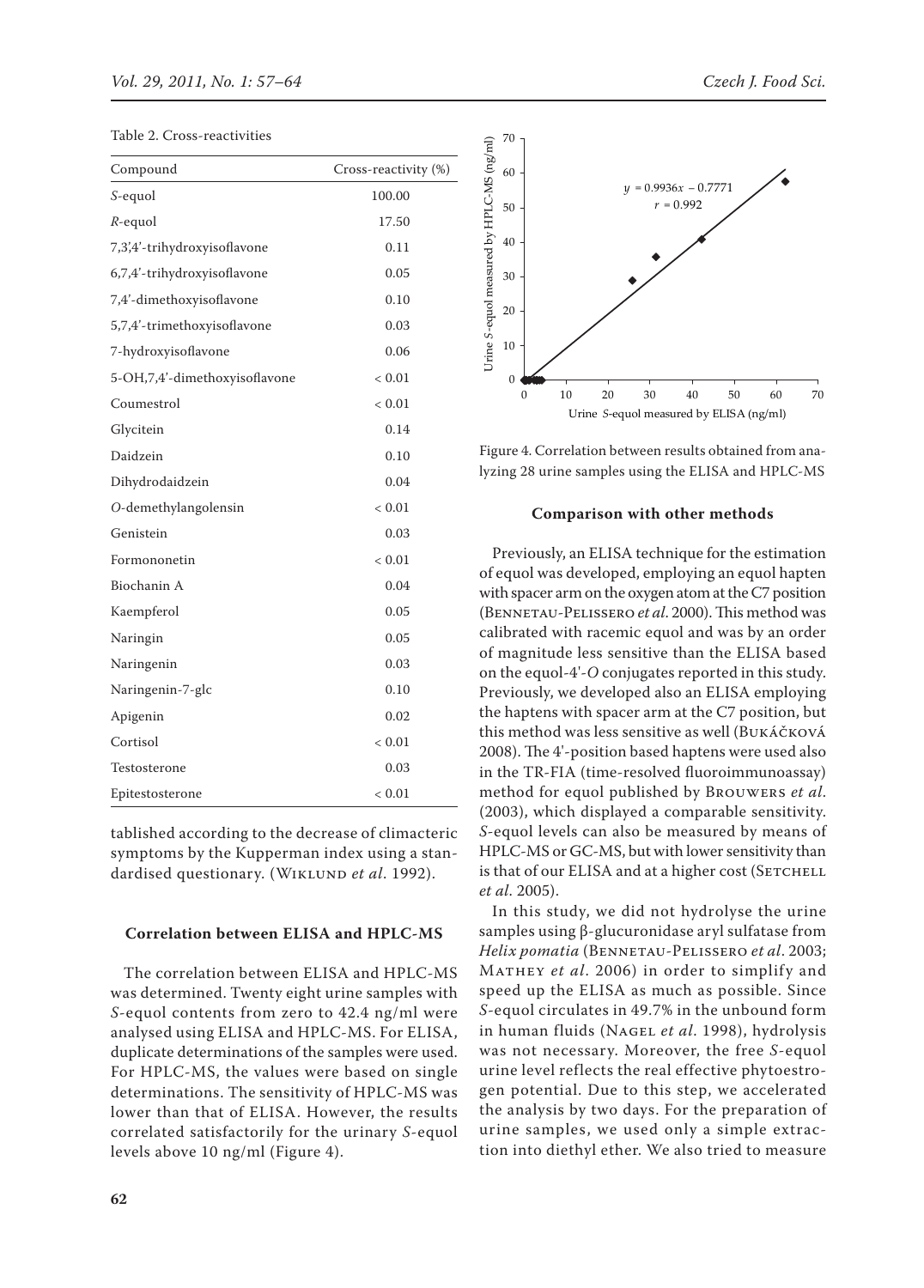*S-*equol levels in diluted native urine, but the sample matrix effect was very strong. By ELISA, we managed to determine the free *S-*equol urine levels within a few hours. Therefore, equol producers and non-producers can be easily distinguished. The urine level 1 ng of *S-*equol/ml was determined as the threshold. The volunteers with urine *S-*equol concentration higher than is the above mentioned level were marked as the equol producers. All the equol producers benefited from the phytoestrogen therapy by a decrease of their subjective climacteric symptoms as confirmed by a standardised questionnaire.

# **R e f e r e n c e s**

- Al Maharik N., Kaltia S.A., Wähälä K. (1999): Regioselective mono-*O*-carboxymethylation of polyhydroxyisoflavones. Molecules Online, **3**: 20–24.
- Axelson M., Kirk D.N., Farrant R.D., Cooley G., LAWSON A.M., SETCHELL K.D.R. (1982): The identification of the weak oestrogen equol [7-hydroxy-3-(4' hydroxyphenyl)chroman] in human urine. Biochemical Journal, **201**: 353–357.
- BECK V., ROHR U., JUNGBAUER A. (2005): Phytoestrogens derived from red clover: An alternative to estrogen replacement therapy? Journal of Steroid Biochemistry and Molecular Biology, **94**: 499–518.
- Bennetau-Pelissero C., Houérou C., Lamothe V., Le Menn F., Babin P., Benneteu B. (2000): Synthesis of haptens and conjugates for ELISAs of phytoestrogens. Development of the immunological tests. Journal of Agricultural and Food Chemistry, **48**: 305–311.
- Bennetau-Pelissero C., Arnal-Schnebelen B., Lamothe V., Sauvant P., Sagne J.L., Verbruggen M.A., Mathey J., Lavialle O. (2003): ELISA as a new method to measure genistein and daidzein in food an human fluids. Food Chemistry, **82**: 645–658.
- Brouwers E., L'Homme R., Al-Maharik N., Lapčík O., Hampl R., Wähälä K., Mikola H., Adlercreutz H. (2003): Time-resolved fluoroimmunoassay for equol in plasma and urine. Journal of Steroid Biochemistry and Molecular Biology, **84**: 577–588.
- Bukáčková L. (2008): ELISA for estimation of equol. [Diploma Study.] Institute of Chemical Technology. Prague.
- Chen Y.M., Ho S.C., Lam S.S.H., Ho S.S.S. *et al*. (2003): Soy isoflavones have a favorable effect on bone loss in Chinese postmenopausal woman with lower bone mass: a doubleblind, randomized, controlled trial. Journal of Clinical Endocrinology and Metabolism, **88**: 4740–4747.
- Clarkson T.B. (2002): Soy, soy phytoestrogens and cardiovascular disease. Journal of Nutrition, **132**: 556–559.
- Cornwell T., Cohick W., Raskin I. (2004): Dietary phytoestrogens and health. Phytochemistry, **65**: 995– 1016.
- Joannou G.E., Kelly G.E., Reeder A.Y., Waring M., Nelson C. (1995): A urinary profile study of dietary phytoestrogens. The identification and mode of metabolism of new isoflavonoids. Journal of Steroid Biochemistry and Molecular Biology, **54**: 167–184.
- Lampe J.W., Karr S.C., Hutchins A.M., Slavin J.L. (1998): Urinary equol excretion with a soy challenge: influence of habitual diet. Proceedings of the Society for Experimental Biology and Medicine, **217**: 335–339.
- Marrian G.F., Haslewood G.A.D. (1932): Observations of the constitution of the oestrus-producting hormone. The Lancet, **260**: 282–284.
- Mathey J., Lamothe V., Coxam V., Potier M., Sauvant P., Bennetau-Pelissero C. (2006): Concentrations of isoflavones in plasma and urine of post-menopausal women chronically ingesting high quantities of soy isoflavones. Journal of Pharmaceutical and Biomedical Analysis, **41**: 957–965.
- Mauro T., Sakamoto M., Ito C., Toda T., Benno T. (2008): *Adlercreutzia equolifaciens* gen. nov., sp. nov., an equol-producting bacterium isolated from human faeces and emended description of the genus *Ergetella*. International Journal of Systematic and Evolutionary Microbiology, **58**: 1221–1227.
- Muthyala R.S., Ju Y.H., Sheng S., Williams L.D., Durge D.R., Katzenellenbogen B.S., Helferich W.G., Katzenellenbogen J.A. (2004): Equol, a natural estrogenic metabolite from soy isoflavones: convenient preparation and resolution of *R-* and *S-*equols and their differing binding and biological activity through estrogen receptors alpha and beta. Bioorganic & Medicinal Chemistry, **12**: 1559–1567.
- Nagel S.C., Vom Saal F.S., Welshons W.V. (1998): The effective free fraction of estradiol and xenoestrogens in human serum measured by whole cell uptake assays: physiology of delivery modifies estrogenic activity. Proceedings of the Society for Experimantal Biology and Medicine, **217**: 300–309.
- Rowland I.R., Wiseman H., Sanders T.A.B., Adlercreutz H., Bowey E.A. (2000): Interindividual variation in metabolism of soy isoflavones and lignans: influence of habitual diet on equol production by the gut microflora. Nutrition and Cancer, **36**: 27–32.
- SATHYAMOORTHY N., WANG T.T.Y. (1997): Differential effects of dietary phyto-oestrogens daidzin and equol on human breast cancer MCF-7 cells. European Journal of Cancer, **33**: 2384–2389.